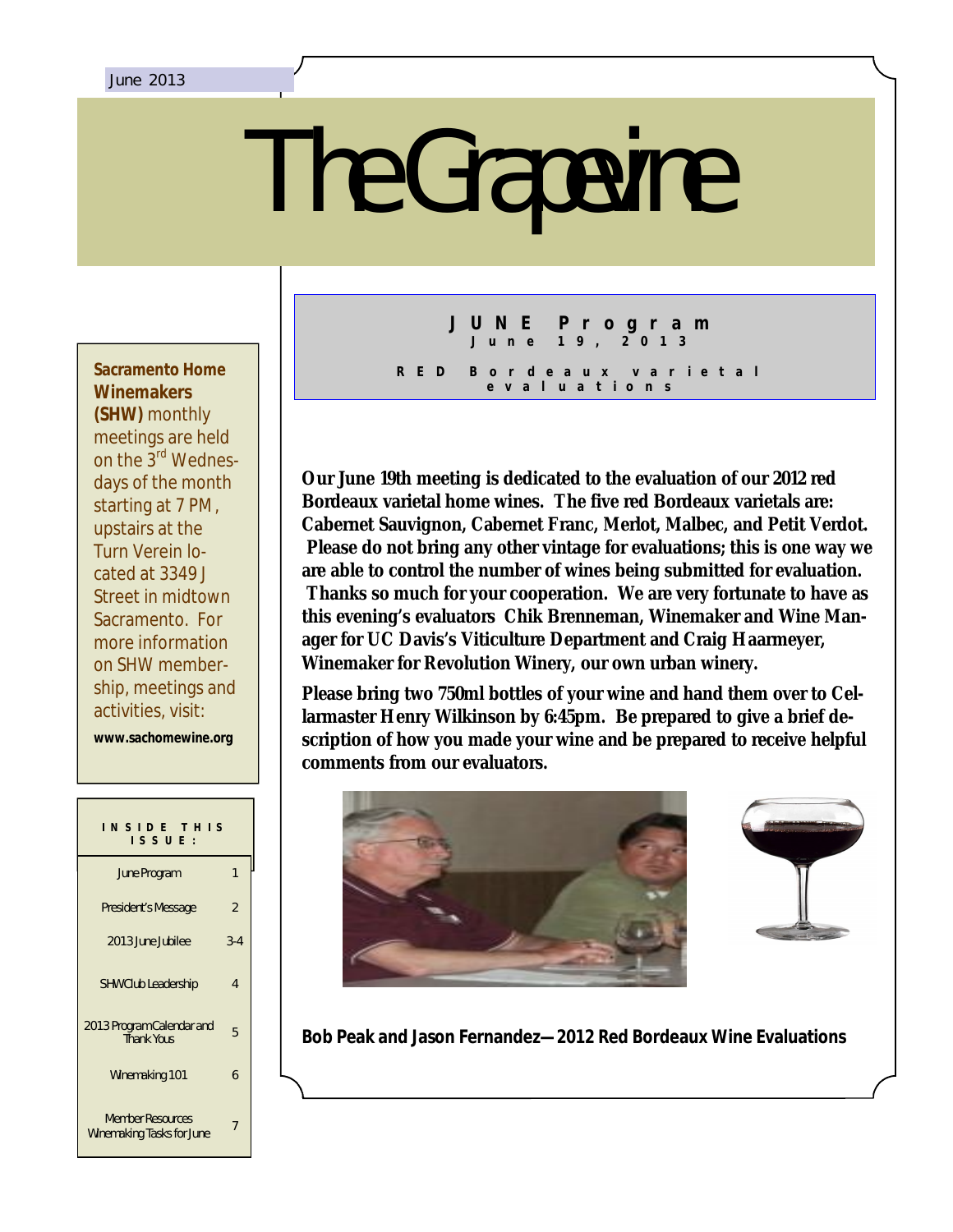# **P r e s i d e n t i a l M u s i n g s B y G a r y Y o u n g S H W P r e s i d e n t**



**Dear Fellow Members,**

# **"The Sacramento Home Winemakers Club - BLOG SITE"**

I was just reviewing what must be one of the more fabulous features that the Club makes available to ALL OF US: **"THE SHW BLOG".**

I just want and need to say - **"WOW"**.

If you haven't been reading it - - **YOU SHOULD READ IT**.

**Judy** Pinegar and **Gin** Yang have been doing a great job in maintaining and expanding this site that provides on-going information about SHW Club activities as well as wine making specific items such as: grape sources, educational opportunities and wine making tips and ideas

# **THIS IS A GREAT RESOURCE!**

### "**JUNE JUBILEE"**

I'm happy to report on yet another successful Club event: this year 121 wines were judged and awards handed out. In excess of 100 club members, family and friends joined the afternoon's Bar-B-Q and tastings of the wines from the morning's judging. (For further information and photos, see the June 4, 2013 Club Blog on our website.) (See, I'm already using our Club Resources!)

whose combined efforts made the JUBILEE the success it was. Thank you ALL!! Actually, what I especially want to do is take this opportunity to thank the many club members

I also want to encourage all members to join in working on our club activities: MANY HANDS MAKE LESS WORK - AND BETTER EVENTS.

### **WINEMAKER MAGAZINE - - 2013 WINE CLUB OF THE YEAR.**

SHW had the distinction of being named the Wine Club of the Year - - for the second year in a row. Congratulations to all the club members who participated and won the medals that brought the title "home" again.

I particularly want to recognize the accomplishments of Rex Johnston & Barbara Bentley who garnered 14 of the 35 medals awarded to SHW members. In addition, they earned the honor of being named "Winemaker of the Year".

(For full details see the May 21, 2013 SHW Blog.)

# **Cheers To All:**

- **Gary Young**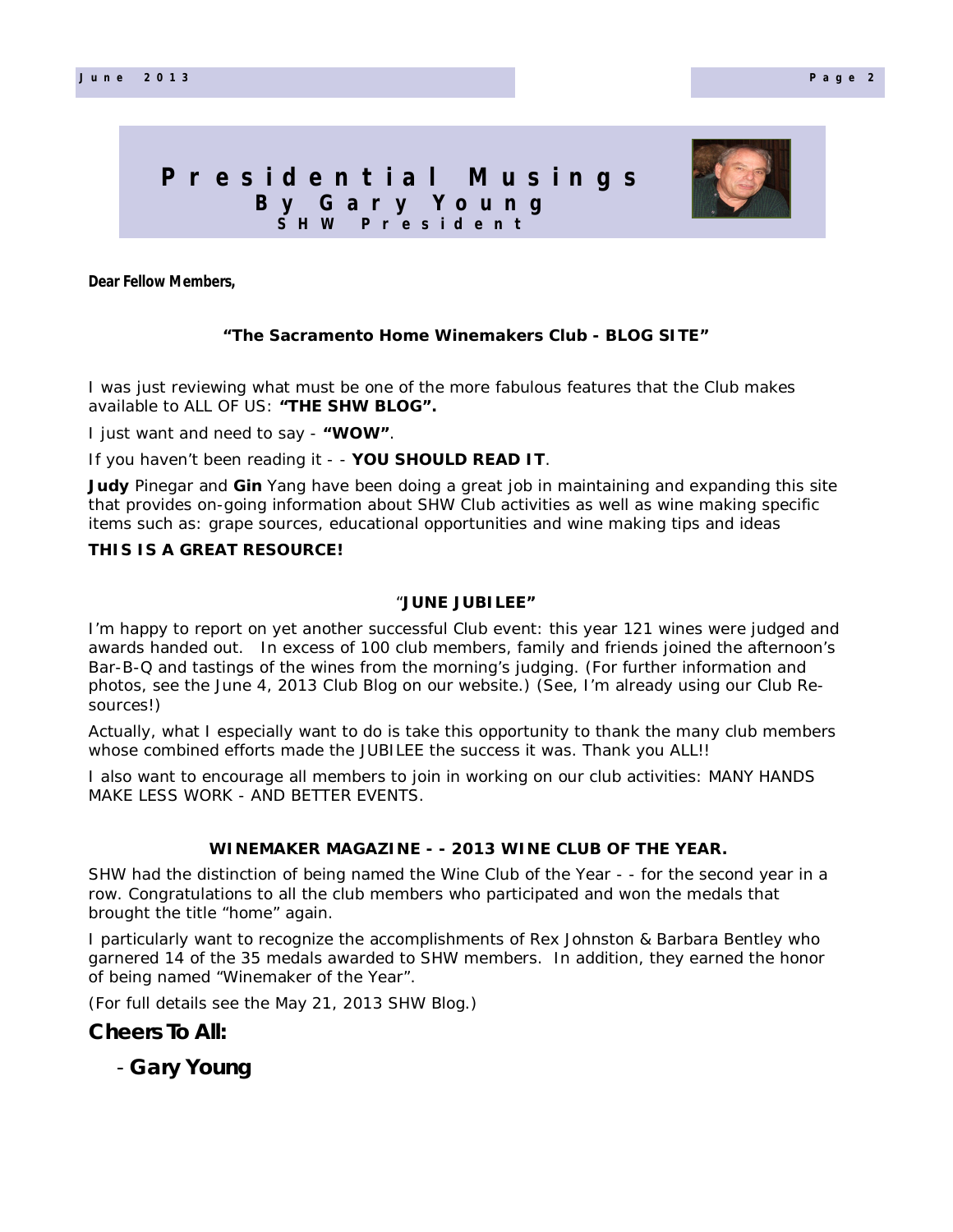### **2 0 1 3 J U N E J U B I L E E C O M P E T I T I O N R E S U L T S**

# **2013 Jubilee – 121 Wines Judged**

SHW's annual Jubilee wine competition and picnic was on the grounds of Pinegar Ranch in Loomis on June. Over 100 picnickers wined and dined on wines, tri-tip, and potluck dishes.

Judging the 121 wine entries took almost 5 hours, 24 flights, 12 judges/4 panels of 3 judges each, a dozen cellar rats, 2 data gurus, 4 clerks, and a bunch of coordinators and assistants. Below are the Best of Show and best of division winners:

> **Best of Show - 2012 Viognier Dave Hicks**

**Best White Wine -** 2012 Viognier Dave Hicks

**Best Red Wine -** 2011 Petite Sirah Terry Piazza-Perham, George Smith, Roberta Sparkman

> **Best Rosé/Blush Wine -** 2012 Primitivo Carl Sweet

**Best Fruit/Exotic Wine -** 2012 Wild Blackberry Rex Johnston and Barbara Bentley

**Best Dessert Wine -** 2009 Blackberry Port Donna Bettencou**rt**

Here is the wine entry stats:

| <b>Wines</b>     |                |                |                | Awards          |                |                |               |                                  |                         |
|------------------|----------------|----------------|----------------|-----------------|----------------|----------------|---------------|----------------------------------|-------------------------|
|                  |                | # Wines        | $%$ of         | <b>Double</b>   |                |                |               |                                  |                         |
| Div              | Wine           | <b>Entered</b> | <b>Entries</b> | Double-<br>Gold | Gold           | <b>Silver</b>  | <b>Bronze</b> | Honor-<br>able<br><b>Mention</b> | N <sub>0</sub><br>Award |
|                  |                |                |                |                 |                |                |               |                                  |                         |
|                  | White          | 20             | 17%            |                 |                | 11             | 4             | $\overline{2}$                   | 5                       |
| $\overline{2}$   | Red            | 87             | 72%            | 7               | 7              | 45             | 15            | 9                                | $\Omega$                |
| 3                | Rose/Blush     | 6              | 5%             |                 | $\theta$       | $\overline{2}$ |               |                                  |                         |
| $\boldsymbol{4}$ | Sparkling      | $\theta$       | 0%             | $\theta$        | $\theta$       | $\Omega$       | $\Omega$      | $\Omega$                         | $\theta$                |
| 5                | Fruit          | 4              | 3%             | $\overline{c}$  |                | $\theta$       | $\theta$      |                                  | $\theta$                |
| 6                | <b>Dessert</b> | $\overline{4}$ | 3%             | $\theta$        | $\overline{2}$ | $\overline{2}$ | $\Omega$      | $\Omega$                         | $\theta$                |
|                  | <b>Total</b>   | 121            | 100%           | 11              | 11             | 60             | 20            | 13                               | 6                       |
|                  | % awards       |                |                | 9%              | 9%             | 50%            | 17%           | 11%                              | 5%                      |

Congratulations to all! A complete list of awards is a part of this newsletter.

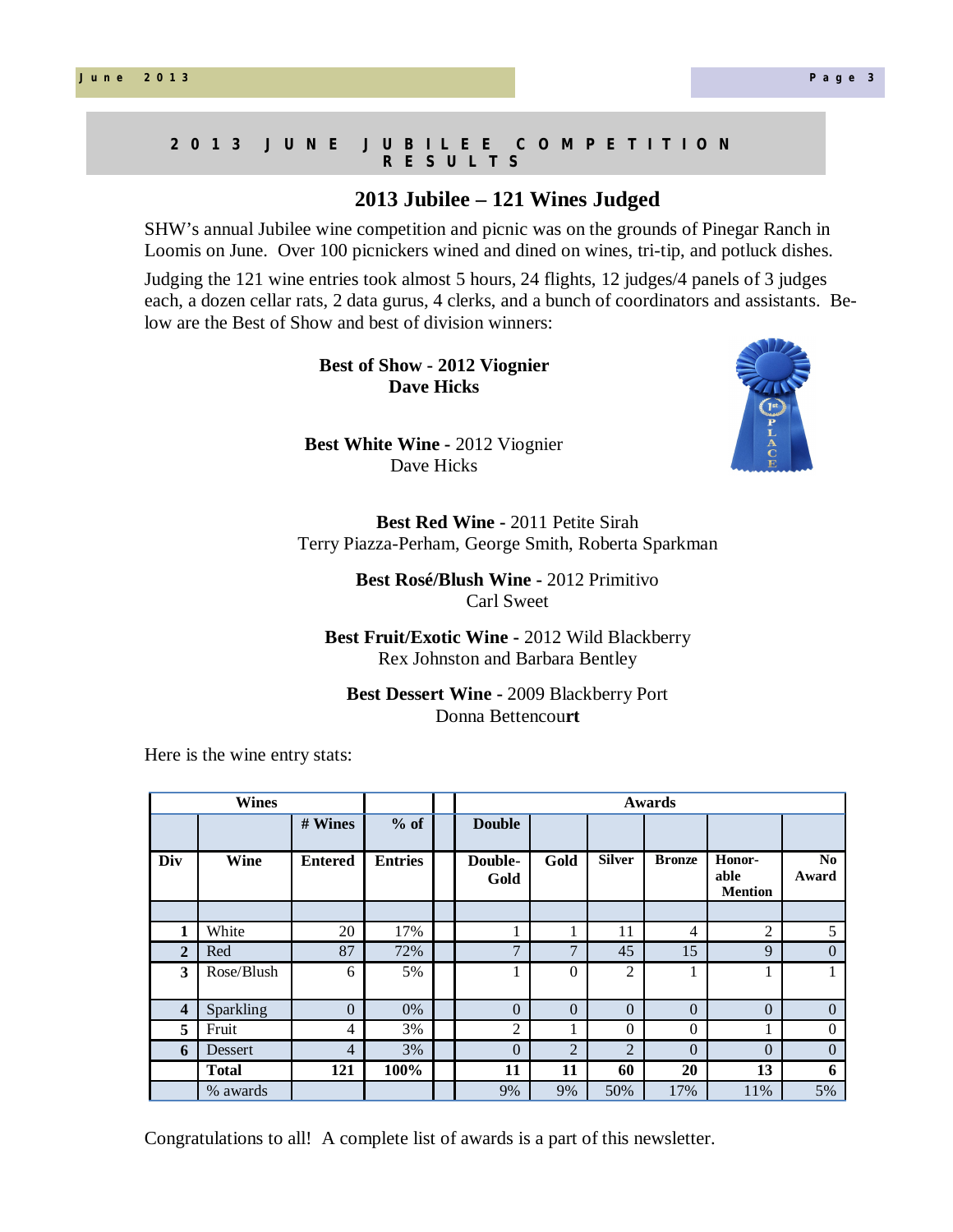# **2013 SHW Jubilee Best of Show and Best of Division Winners**







**Best of Show and Best of Division winners pictured with Chief Judge Mike Touchette and Jubilee Coordinator Judy Pinegar; clockwise starting from top: Dave Hicks, Rex Johnston, Donna Bettencourt, Terry Piazza-Perham** 



# **SHW CLUB LEADERSHIP**

| <b>EXECUTIVE BOARD</b>                        | <b>EXECUTIVE BOARD APPOINTEES</b>                                |
|-----------------------------------------------|------------------------------------------------------------------|
| President-Gary Young, gycats@earthlink.net    | Chief Judge—Mike Touchette, pinotsyrah@yahoo.com                 |
| Co-Vice Presidents-Sonia Baron,               | Cellarmaster-Henry Wilkinson, hbwilkinson@jps.net                |
| sonibaron@hotmail.com, and John Avila,        | Hospitality—Holly Heggli, galstealth@hotmail.com                 |
| mail@john-avila.com                           | Webmaster/Club Competition Coordinator-Judy Pinegar              |
| Secretary—JD Phelps, jd.phelps@gmail.com      | judypinegar@gmail.com                                            |
| Treasurer—Mike Touchette, pinotsyrah@yahoocom | Newsletter Editor-Donna Bettencourt, bettencourt1045@softcom.net |
| Past President-Donna Bettencourt, betten-     |                                                                  |
| court1045@softcom.net                         | <b>BOARD OF DIRECTORS</b>                                        |
| Membership Co-Chairs-Gin Yang-Staehlin,       | <b>Mike Touchette, Chair</b><br><b>Gary Young</b>                |
| ginyangstaehlin@yahoo.com, and Fred Millar,   | <b>Fred Millar</b>                                               |
| fredmillar1@gmail.com                         | <b>Lynn Keay</b>                                                 |
| <b>BOARD APPOINTEES</b>                       | <b>Donna Bettencourt</b>                                         |
|                                               |                                                                  |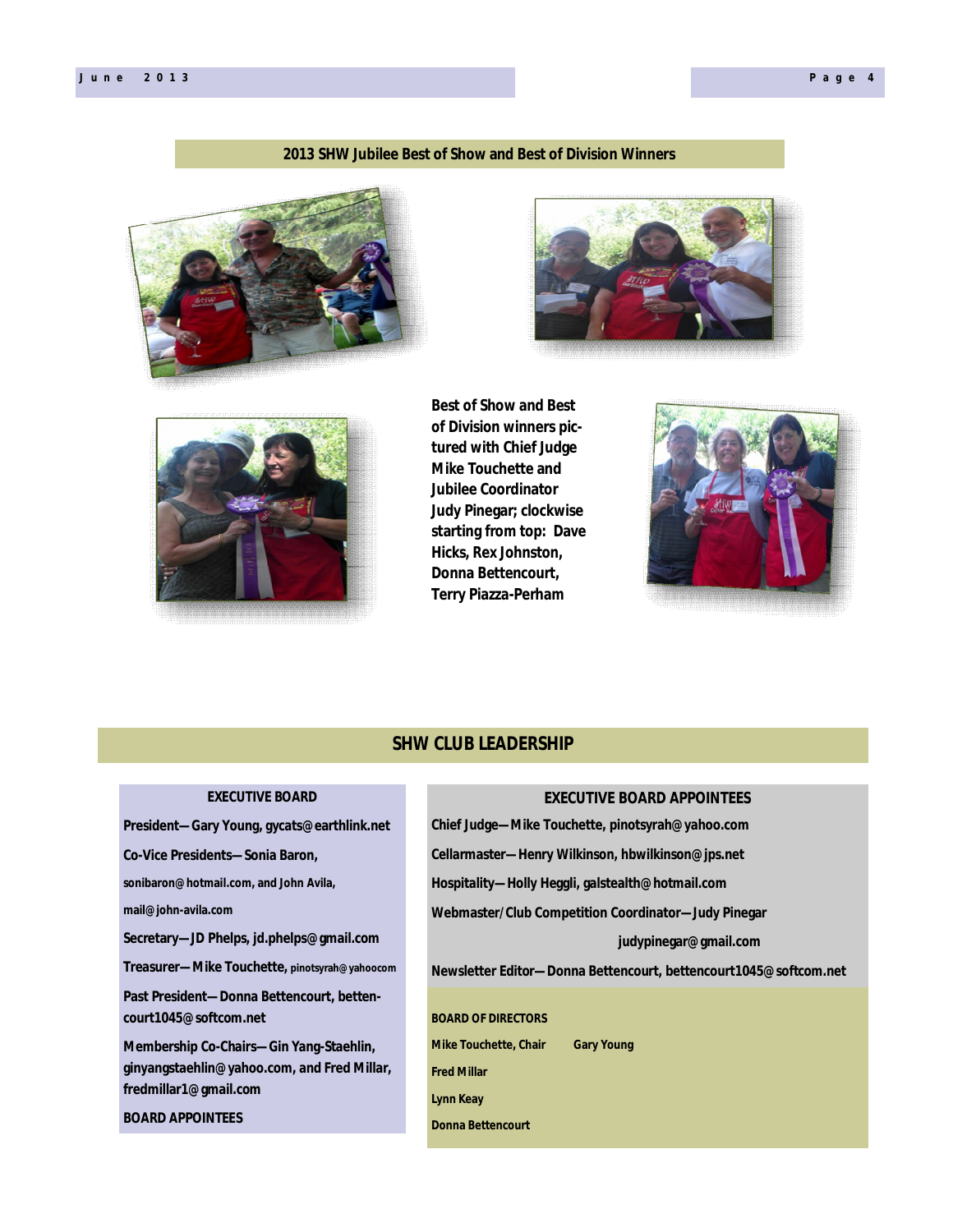# **2013 SHW PROGRAM CALENDAR**

**June 19—Red Bordeaux Varietal Evaluations with Chik Brenneman, UC Davis Enology Department, and Craig Haarmeyer of Revolution Winery, Sacramento, California.**

**July 17—Rex Johnston, current Winemaker Magazine International Amateur Winemaker of the Year, SHW member, and winner of many Best of Show awards for his fruit wines will give a presentation on the "Art of Fruit Winemaking".**

**August 3—Winemaking 101 Class**

**August 21—Tim Osson, Guzmer Enterprises presenting on yeast, yeast nutrients, and filtration techniques**

**September 18—We will have two presenters this evening. John Hyde, Restaurant and Winery Consultant to 26 Brix Restaurant, will speak on "The Importance of Branding for Success in Making the Transition to the Commerical Market". Barbara Bentley, SHW member, and award winning home winemaker and wine label maker will present on "Designing and Printing Labels for Home Winemakers."**

**October 16— Presentation of gold medal home wines and 2012 Varietal Focus Group presentations**

**November—Harvest Dinner**

**November 13th—Annual Meeting, travelogue, and dessert/sparkling and fruit wine evaluations**

**December 15—Holiday Party**



**2013 Jubilee – Thanks to the Volunteers**

It takes a lot of dedicated volunteers to coordinate the Club's annual Jubilee. Many thanks to: Judy Pinegar, Jubilee Coordinator; Shannon Shackelford, Assistant Jubilee Coordinator; Chief Judge Mike Touchette; Assistant Chief Judge Joy Smathers; 12 Judges; Cellar Master Henry Wilkinson; assistant cellar masters Donna Bettencourt and Bill Staehlin; cellar rats Seth Brunner, Vickie Rosalli, Linda Clevenger, Thad Rodgers Tom Montgomery, Rex Johnston, Sonia Baron, Julia Newcomb, Bob Summersett, Mark Buchholtz, Holly Heggli and John Lymath; Data Managers Sandy Sakata and Mike Skeels; Head Clerk Gin Yang; clerks Helen Frisch, Barbara Bentley, Fred Millar and Deb Moretton; and to the others who helped out.

Special thanks: to Head Chef Joe McGillivray and Chef Manuel; the clean-up crews before and after the event, and extra special appreciation to Judy Pinegar for sharing her beautiful home, pool, barn and grounds.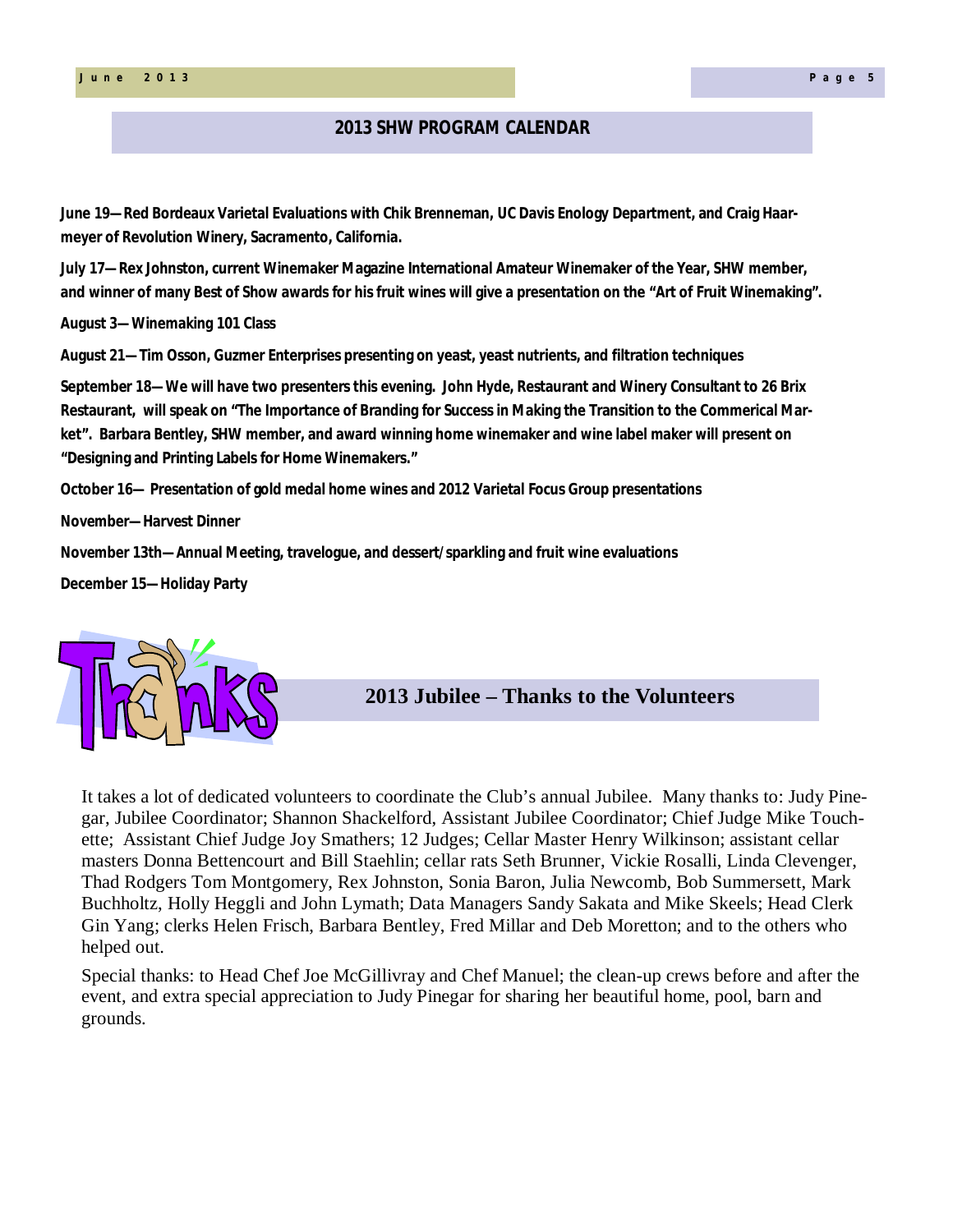# **W i n e m a k i n g 1 0 1 A u g u s t 3 , 2 0 1 3**

All new and very novice winemakers are invited to SHW's Winemaking 101. The 4-hour workshop provides you the basics in white and red wine making. We'll cover the wine making process including terminology, equipment, supplies and chemicals, and where to find what.

The outside event starts mid-morning (details to follow) in Elverta. The workshop is free to SHW members; \$20 per person for non-SHW members (workshop fee is waived if joining SHW at event). Contact Henry Wilkinson to reserve your seat: hbwilkinson@jps.net and (916) 997-3056; or Gin Yang: ginyangstaehlin@yahoo.com an (916) 217-0294. Seats are limited.

For members only: to complete your beginning winemaking experience, new winemakers are encouraged to join the Beginners Varietal Focus Group. This group will be led by Henry Wilkinson and Gin yang-Staehlin; the group's grape varietal is yet undecided. The beginning winemaker's focus group starts with procuring the grapes and crushing together, then fermenting individually; we'll guide you through the steps.

Space is limited for this group so sign-up soon. Henry and Gin's contact info is listed above



# **2013 SHW JUNE JUBILEE**